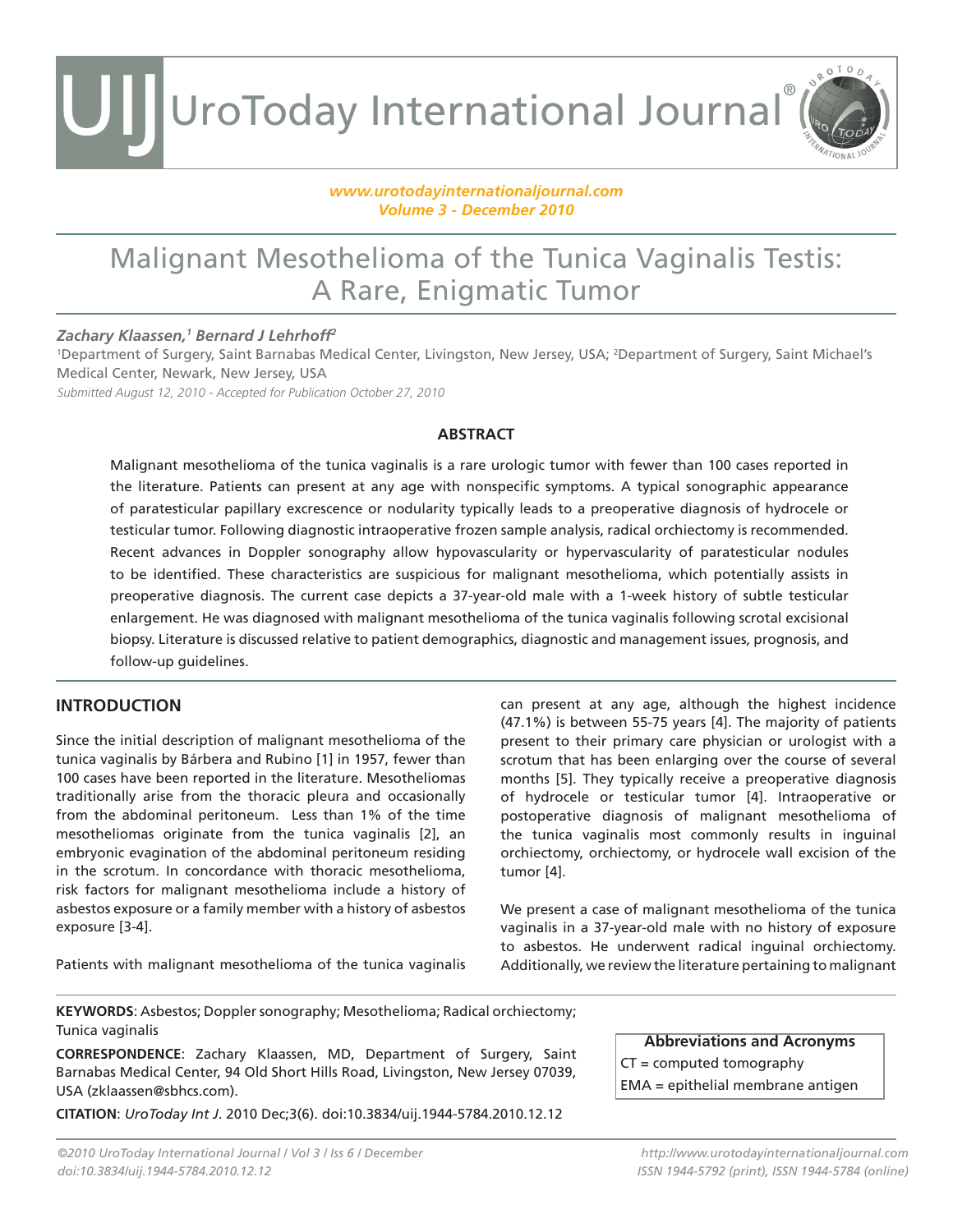### UroToday International Journal

*case report*

Malignant Mesothelioma of the Tunica Vaginalis Testis: A Rare, Enigmatic Tumor

mesothelioma of the tunica vaginalis, focusing on patient demographics, imaging modalities for preoperative diagnosis, clinical symptomatology, therapy, and overall prognosis.

### **CASE REPORT**

UIJ

A 37-year-old male presented with a 1-week history of subtle left testicular enlargement with no associated trauma or lower urinary tract symptoms. The patient's medical and urological history was noncontributory and the patient reported no history of asbestos exposure to himself or his immediate family members. Ultrasound examination of the left scrotum revealed a solid supratesticular mass measuring 2.8 cm x 2.1 cm x 1.3 cm (Figure 1a; Figure 1b). The mass was not attached to the testicle or the associated hydrocele. Preoperatively, the consensus was that the lesion was a benign process. Therefore, tumor markers or computed tomography (CT) scan was not completed. A scrotal excisional biopsy was performed. Following pathological diagnosis of multifocal paratesticular malignant mesothelioma of the tunica vaginalis, a CT scan of the abdomen and pelvis was performed (negative) as part of a metastatic workup.

Subsequently, the patient underwent a radical inguinal orchiectomy with excision of the previous scrotal scar.

Figure 1a. Preoperative Transscrotal Ultrasonography Showing an Uncompromised Left Testicle Adjacent to a Mass.

Surgical margins of the radical inguinal orchiectomy specimen were negative. Histologically, the lesion extended from the mesothelium to the surrounding subtunical soft tissue and was predominantly epithelioid (Figure 2). Immunohistochemical stains of the specimen included: calretinin  $(4+)$ , vimentin  $(4+)$ , epithelial membrane antigen (EMA) (-) and CK7 (4+). The procedure was done on an outpatient basis and the patient reported no complications in the immediate postoperative period. A 6-month follow-up CT scan of the abdomen and pelvis was negative for recurrent disease.

### **DISCUSSION**

Malignant mesothelioma of the tunica vaginalis is a rare disease. Typically, the highest incidence of disease is noted in the  $6<sup>th</sup>$  and 7<sup>th</sup> decades of life, although 1/3 of cases have been reported in patients less than 44 years of age [4]. Asbestos is a significant risk factor for disease in the tunica vaginalis, although previous studies [4,6] (including the present case) have reported no asbestos exposure in more than 60% of patients. Trauma and long-standing hydrocele have been reported as possible etiological factors [7,8]. Lack of identifiable risk factors has lead to genetic studies analyzing chromosomal abnormalities for potential susceptibility to mesothelioma, including genetic

Figure 1b. Preoperative Transscrotal Ultrasonography Showing the Left Testicle With an Associated Hydrocele. doi: 10.3834/uij.1944-5784.2010.12.12f1b



*©2010 UroToday International Journal / Vol 3 / Iss 6 / December doi:10.3834/uij.1944-5784.2010.12.12*



*http://www.urotodayinternationaljournal.com ISSN 1944-5792 (print), ISSN 1944-5784 (online)*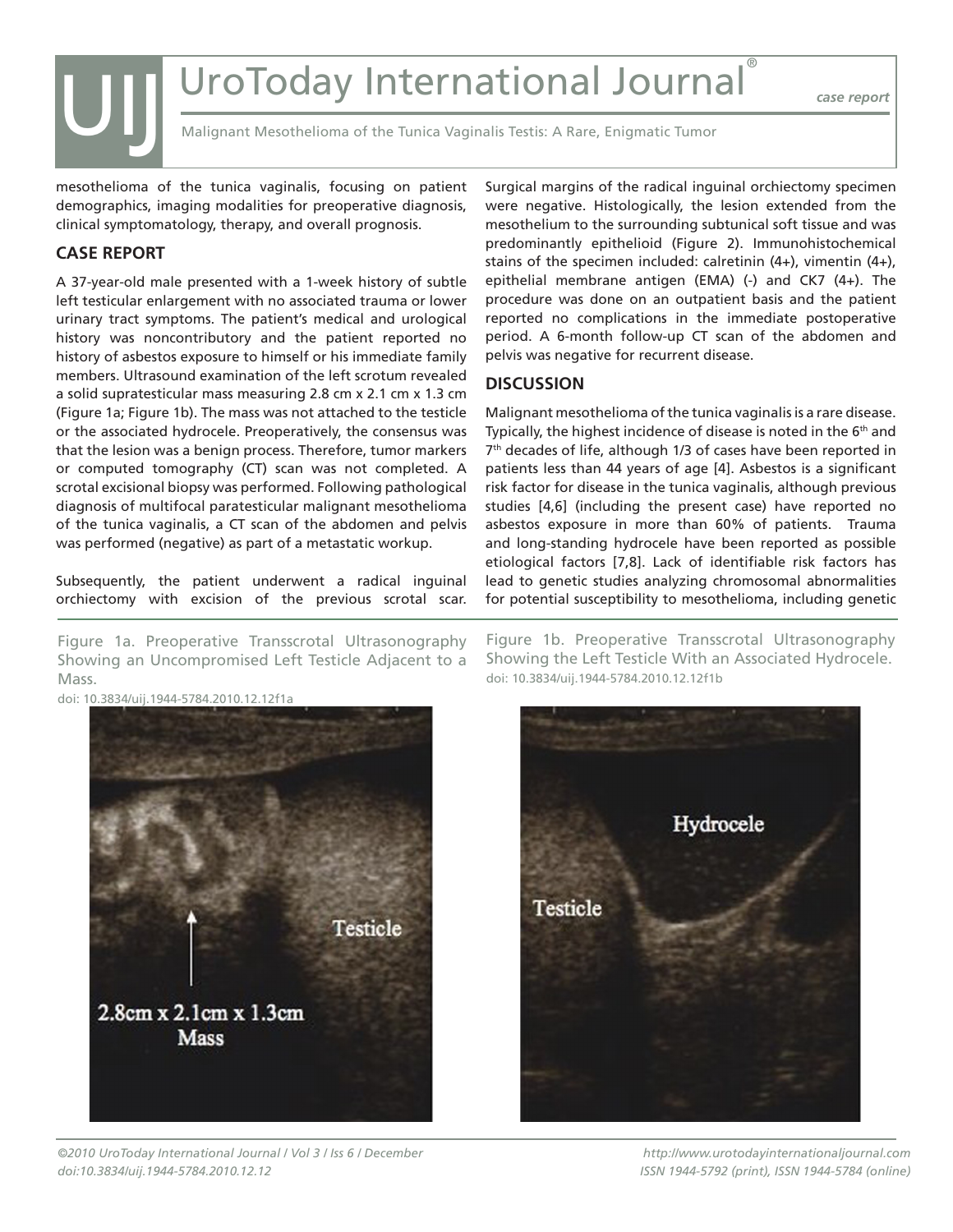# UIJ **UroToday International Journal®**<br> *Zachary Klaassen, Bernard J Lehrhoff*<br>
WWW.urotodayinter

*case report*

*www.urotodayinternationaljournal.com*

Figure 2. Malignant Mesothelioma of the Tunica Vaginalis (Hematoxylin and Eosin Stain, 40x). doi: 10.3834/uij.1944-5784.2010.12.12f2



The lesion is predominantly epithelioid, which is the most common histological type for this neoplasm.

losses at 1p, 3p, 6q, 9q, and monosomy 22 [9].

### *Diagnosis*

The patient in the current case was 37-years-old (youngest quartile). He presented with a persistent scrotal enlargement, which is the most common presenting sign for this malignancy [4]. Correct preoperative diagnosis of malignant mesothelioma is rare (2 of 73 cases [4]) because patients often present with nonspecific symptoms. Initial misdiagnosis continues to present a challenge in managing these patients. Typical sonographic appearance of malignant mesothelioma is a paratesticular papillary excrescence or nodularity that is occasionally associated with hydrocele [10], although these findings are relatively nonspecific. In most instances, the preoperative diagnosis is a hydrocele or testicular tumor; the true nature of the tumor is elucidated following intraoperative frozen sample analysis. The differential diagnosis should also include other paratesticular masses that are both benign (eg, spermatocele, encapsulated hematoma, lipoma, hemangioma, fibrous pseudotumor) and malignant (eg, rhabdomyosarcoma, angiosarcoma, liposarcoma, fibrosarcoma, carcinomas of the epididymis, metastatic tumor).

Recently, color Doppler sonography has emerged as a possible imaging modality for preoperative diagnosis. Initial studies [11- 13] documented an intratesticular mass that was hypovascular in comparison to surrounding testicular tissue, and 2 recent cases [10,14] report hypervascularity within a paratesticular nodule or stalk arising from the tunica vaginalis. Thus, discrepancies in color Doppler sonography, whether hypovascularity or

hypervascularity of paratesticular nodules, may increase preoperative diagnosis of malignant mesotheliomas of the tunica vaginalis.

### *Management and Histopathologic Analysis*

Extensive surgical resection was performed for our patient in the form of a radical inguinal orchiectomy. Historically, this has been the most common primary therapy for malignant mesothelioma of the tunica vaginalis [4-5], with orchiectomy and resection of the hydrocele wall also used as alternative surgical treatment. The efficacy of chemotherapy and radiotherapy has not been clearly determined. In their review of 73 patients, Plas et al [4] reported that patients undergoing chemotherapy for disseminated disease had a 20% reduction in tumor volume, although 80% of patients still died following chemotherapy. Similarly, Plas et al reported that in a small sample of patients (n=10) receiving radiotherapy for disseminated disease, 50% experienced complete remission for 12 months and 40% died due to disease progression following radiotherapy [4]. The patient in the current case may be a candidate for adjuvant radiotherapy to the inguinal region and surgical field due to scrotal violation. However, the efficacy of adjuvant radiotherapy is still undetermined due to a small number of treated patients for whom radiotherapy has been used for disseminated disease [4].

Macroscopic analysis of malignant mesothelioma of the tunica vaginalis typically reveals multiple firm nodules on the internal surface of the hydrocele sac that range in size from a few millimeters to centimeters [6,10,15]. The patient in the present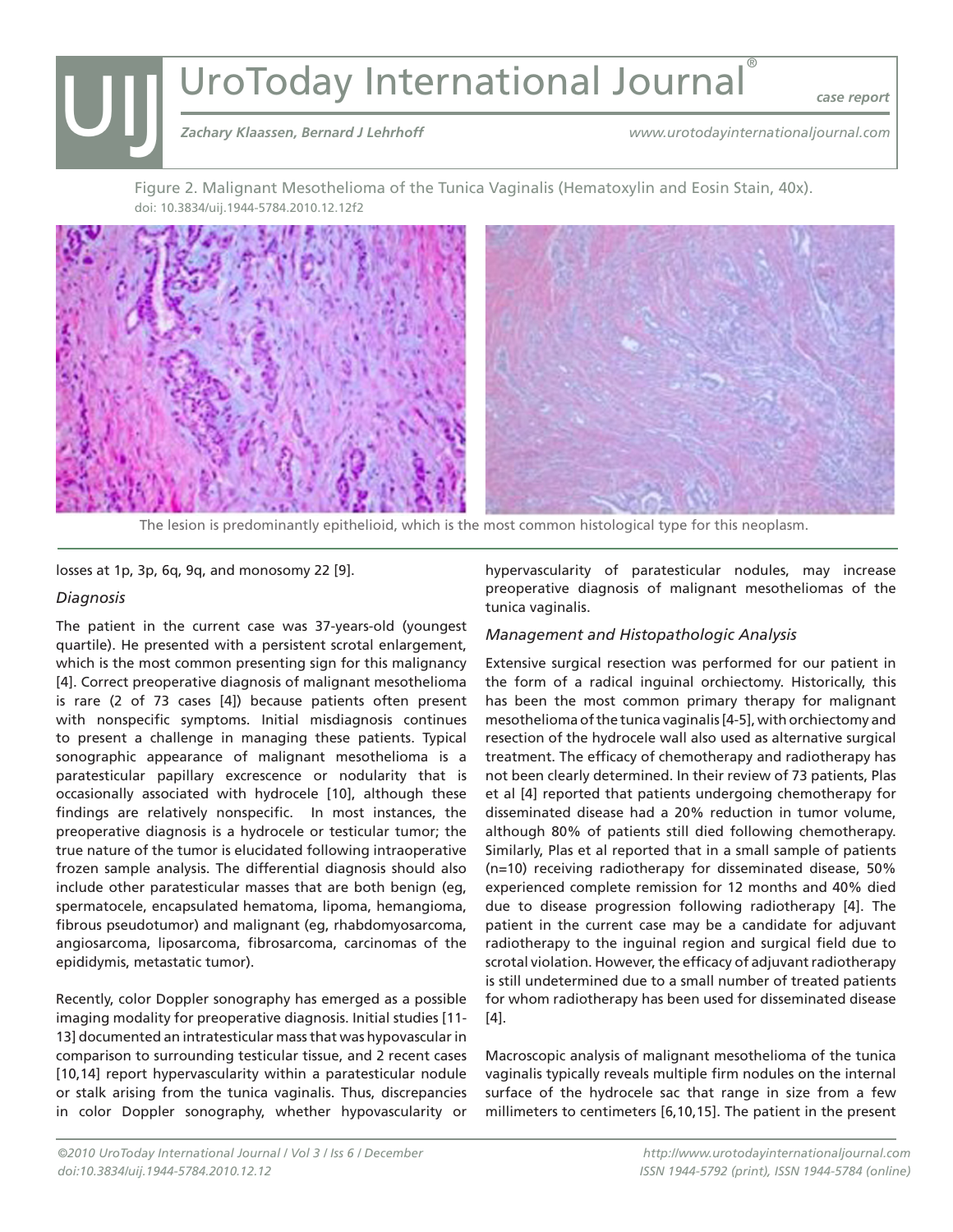## UroToday International Journal®

*case report*

Malignant Mesothelioma of the Tunica Vaginalis Testis: A Rare, Enigmatic Tumor

case had a mass distinct from the testicle and accompanying hydrocele, with invasion of the tumor into the subtunical connective tissue. This is the most common site (25.8%) for local invasion; other common sites include the testis, scrotal skin, epididymis, and vascular infiltration [4]. Histological analysis classifies these tumors as epithelial, biphasic, and sarcomatoid in nature. The present case was epithelial which, along with the bipashic type, is most commonly encountered (60-75% and 25- 37%, respectively) [4,16]; a pure sarcomatoid type is exceedingly rare (1 case) [17]. A large immunohistochemical profile by Winstanley et al [18] facilitated the association of specific factors to disease of the tunica vaginalis as an alternative to extrapolating data from thoracic studies. The authors studied 18 cases from the UK between 1959 and 2004. They found that all cases were positive for calretinin and EMA, 16 (89%) were positive for thrombomodulin, 15 (83%) were positive for CK7, 13 (72%) were positive for CK5-CK6, and all cases were negative for CK20 and carcinoembryonic antigen (CEA). The immunohistochemical analysis in our study [calretinin (4+), vimentin  $(4+)$ , EMA  $(-)$  and CK7  $(4+)$ ] is congruent with the panel elucidated by these authors.

### *Recurrence and Follow-up Guidelines*

UIJ

Because of the aggressive nature of malignant mesothelioma of the tunica vaginalis, local and distant recurrence rates are of particular importance. Plas et al [4] reported an overall recurrence rate of 52.5% with most occurring in the first 2 years. This figure included local recurrence in 35.7% of patients who had resection of the hydrocele wall, 10.5% of patients undergoing scrotal orchiectomy, and 11.5% of patients undergoing inguinal orchiectomy. Furthermore, Jones et al [6] concluded that primary treatment modality had no effect on overall survival (mean follow-up of 4.3 years); 53% of patients treated with radical orchiectomy died, 25% had no evidence of disease, and 9% were alive with disease.

Distant metastases are present in 15% of patients at the time of diagnosis. Common sites of distant spread include the retroperitoneal, inguinal, and iliac lymph nodes and less frequently the lungs, liver, and bone [4,6,19-20]. The presence of positive lymph nodes was correlated with shorter patient survival [4], and distant metastasis has been reported to shorten mean survival to only 6 months [5]. Due to the chemoresistant nature of this tumor [21], local or distant metastasis is an ominous sign and suspected dissemination should be treated with local lymph node dissection and a staging thoracoabdominal CT scan.

Presently, there are no established follow-up guidelines for malignant mesothelioma of the tunica vaginalis. Plas et al [4] suggest clinical examinations and CT scan or retroperitoneal

ultrasound every 3 months for the first 2 years, followed by yearly observation for the subsequent 3 years. With the possibility of recurrence up to 15 years after primary therapy [6], there is an argument that surveillance visits are necessary for the duration of the patient's life. When analyzing parameters for prognostic analysis, Plas et al [4] reported that patient age > 60 years and metastatic disease at the time of diagnosis were significantly adverse parameters leading to shorter survival. The overall median survival was 23 months and in cases of recurrence the median survival was 14 months. Because the patient in the present case is < 60 years of age and without local or distant metastasis, he has an optimistic prognosis.

### **CONCLUSIONS**

Malignant mesothelioma of the tunica vaginalis is a rare, enigmatic tumor with a grave prognosis. Although a nonspecific presentation with no concrete age distribution is the norm, the advent of color Doppler sonography will potentially increase the rate of correct preoperative diagnosis and allow for the appropriate primary surgical approach (radical orchiectomy) to be performed [10-14]. When presented with a patient with malignant mesothelioma of the tunica vaginalis either preoperatively or intraoperatively, we feel that aggressive surgical management in combination with judicious postoperative surveillance is the optimal approach to treatment.

### **REFERENCES**

- 1. Bárbera V, Rubino M. Papillary mesothelioma of the tunica vaginalis. *Cancer*. 1957;10(1):183-189.
- 2. Attanoos RL, Gibbs AR. Primary malignant gonadal mesotheliomas and asbestos. *Histopathology*. 2000;37(2):150-159.
- 3. Vianna NJ, Polan AK. Non-occupational exposure to asbestos and malignant mesothelioma in females. *Lancet*. 1978;311(8073):1061-1063.
- 4. Plas E, Riedl CR, Pflüger H. Malignant mesothelioma of the tunica vaginalis testis: review of the literature and assessment of prognostic parameters. *Cancer*. 1998;83(12):2437-2446.
- 5. Spiess PE, Tuziak T, Kassouf W, Grossman HB, Czerniak B. Malignant mesothelioma of the tunica vaginalis. *Urology*. 2005;66(2):397-401.
- 6. Jones MA, Young RH, Scully RE. Malignant mesothelioma of the tunica vaginalis. A clinicopathologic analysis of 11 cases with review of the literature. *Am J Surg Pathol*. 1995;19(7):815-825.